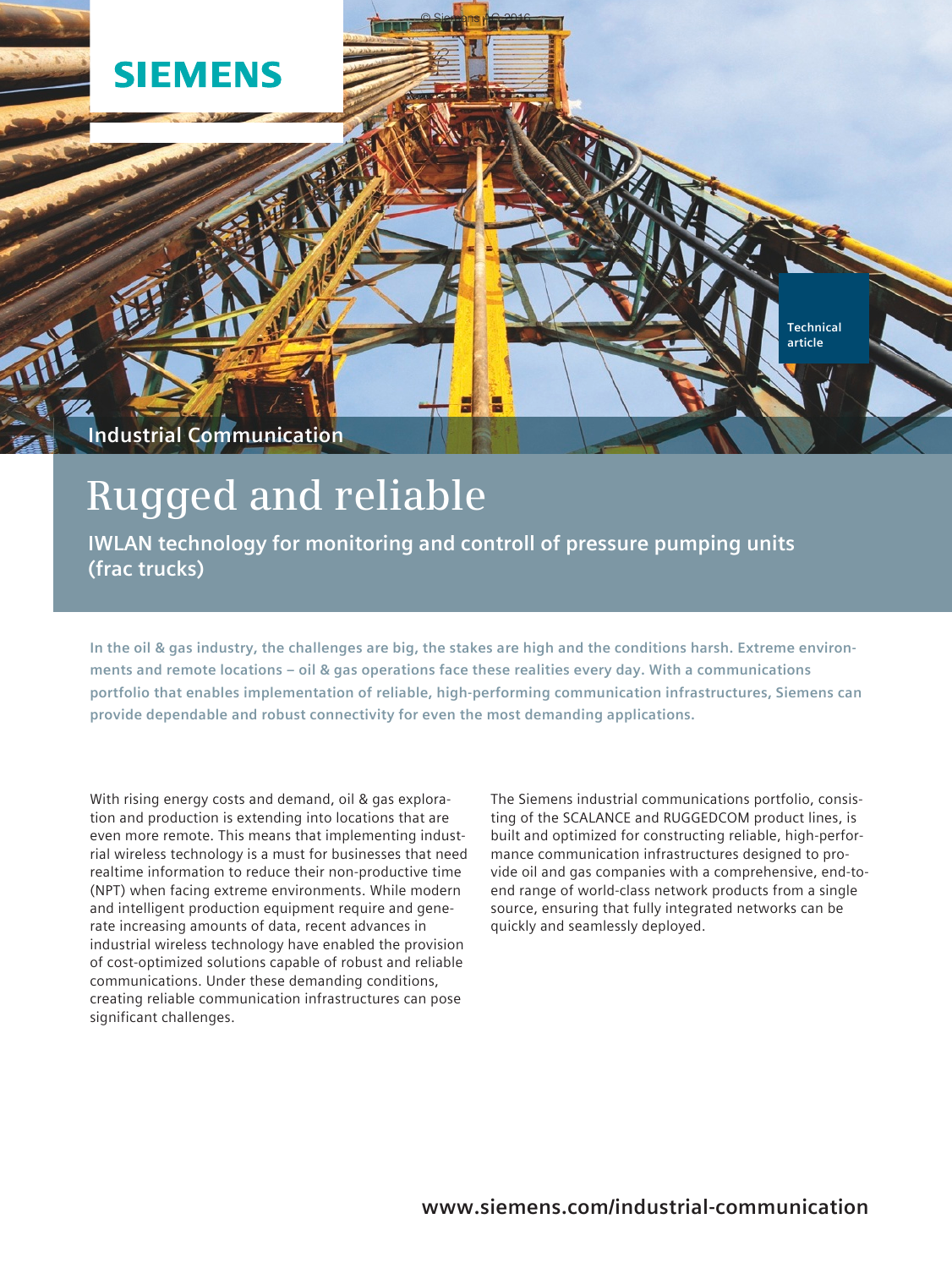

Communication for monitoring and controlling the high-pressure pump units controlling the pressure pumping units (frac trucks)

### **Connectivity in the field**

One specific example is an application for connecting the remote and distributed data vans and hydraulic pump units used in the fracturing processes. A typical fracturing process fleet consists of several truck-trailers with mounted hydraulic pump units, hydration units, blenders, proppants, chemical storage tanks, and a site data acquisition and control center. Each of these trailers serves a unique purpose in the fracturing process. For instance, one trailer will house the blenders, which process the powders, chemicals, gels, and liquids pumped downhole. Another trailer houses the hydraulic pump unit that delivers the high volumes of fluid and proppant to the wellbore at high pressure levels. Combined, these units provide the pressure levels needed to open fractures at the bottom of the hole, while at the same time, valuable data is captured.

The site data acquisition and control center, commonly referred to as a data van, provides a centralized command center to control all critical well site equipment, while also monitoring, recording and supervising the fracturing treatment. The data van controls, monitors, and records the rate and pressure at which the fracturing fluid is pumped down the wellbore, the proportions of the necessary additives in the fluid and the proppant concentration.

The data vans' primary goal is to reduce the number of equipment operators needed to complete the treatment, while greatly improving job quality and safety through centralized real-time data capture and presentation.

#### **Wireless solves cable issues**

Siemens helped one customer solve connectivity issues at its well pads that arose when pump trucks were hardwired to the data van. The first issue was complex cabling in a congested area. Companies start the drilling process on a pad of land of about 3 acres, which includes space for the many trucks that become part of an oil & gas drilling process. On a typical 3-acre wellpad, there can be between 20 and 50 tractor-trailer-mounted fracturing pumps, in addition to the rest of the required fleet. This causes severe congestion of the well pad, especially close to the actual fracking operation.